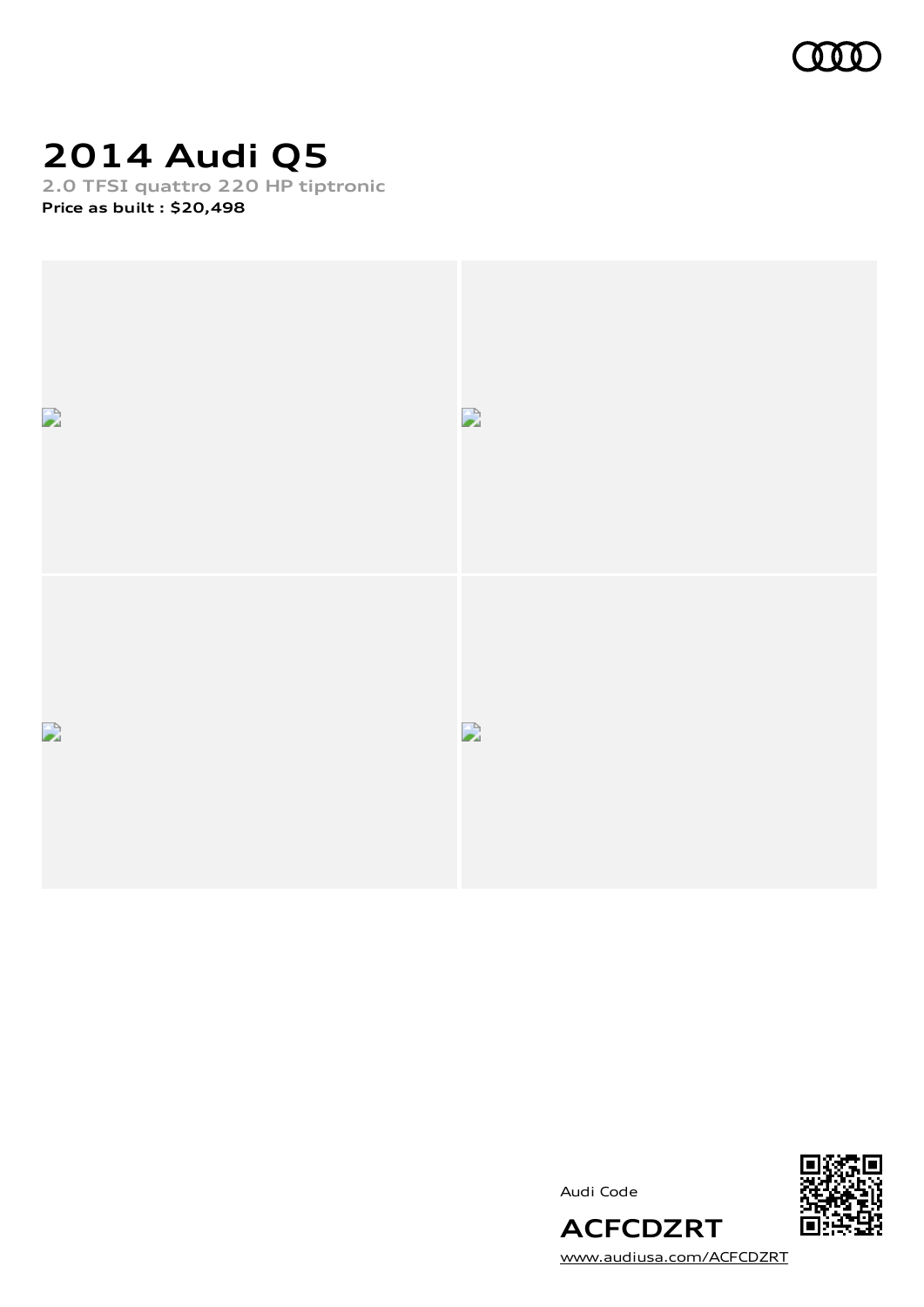## **Summary**

### **Audi 2014 Audi Q5** 2.0 TFSI quattro 220 HP tiptronic

**Price as buil[t](#page-10-0)** \$20,498

## **Exterior colour**

Phantom Black pearl

## $\overline{\phantom{a}}$

### **Further Information**

|                 | N٥           |
|-----------------|--------------|
| Mileage         | 78,453 miles |
| Type of vehicle | Used car     |

**Warranty**

### **Interior colour**

## **Technical Specifications**

| Engine type                  | Four-cylinder                                 |
|------------------------------|-----------------------------------------------|
| stroke                       | Displacement/Bore and 1,984/82.5 x 92.8 cc/mm |
| Max. output                  | $({1})/{2}$ HP                                |
| Torque                       | /{1} lb-ft@rpm                                |
| Top track speed              | 130 mph mph                                   |
| Acceleration (0 - 60<br>mph) | 7.0 sec. seconds                              |

#### **Audi Code** ACFCDZRT

**Your configuration on www.audiusa.com** [www.audiusa.com/ACFCDZRT](https://www.audiusa.com/ACFCDZRT)

**Commission number** 0e2a4ce40a0e09b17e99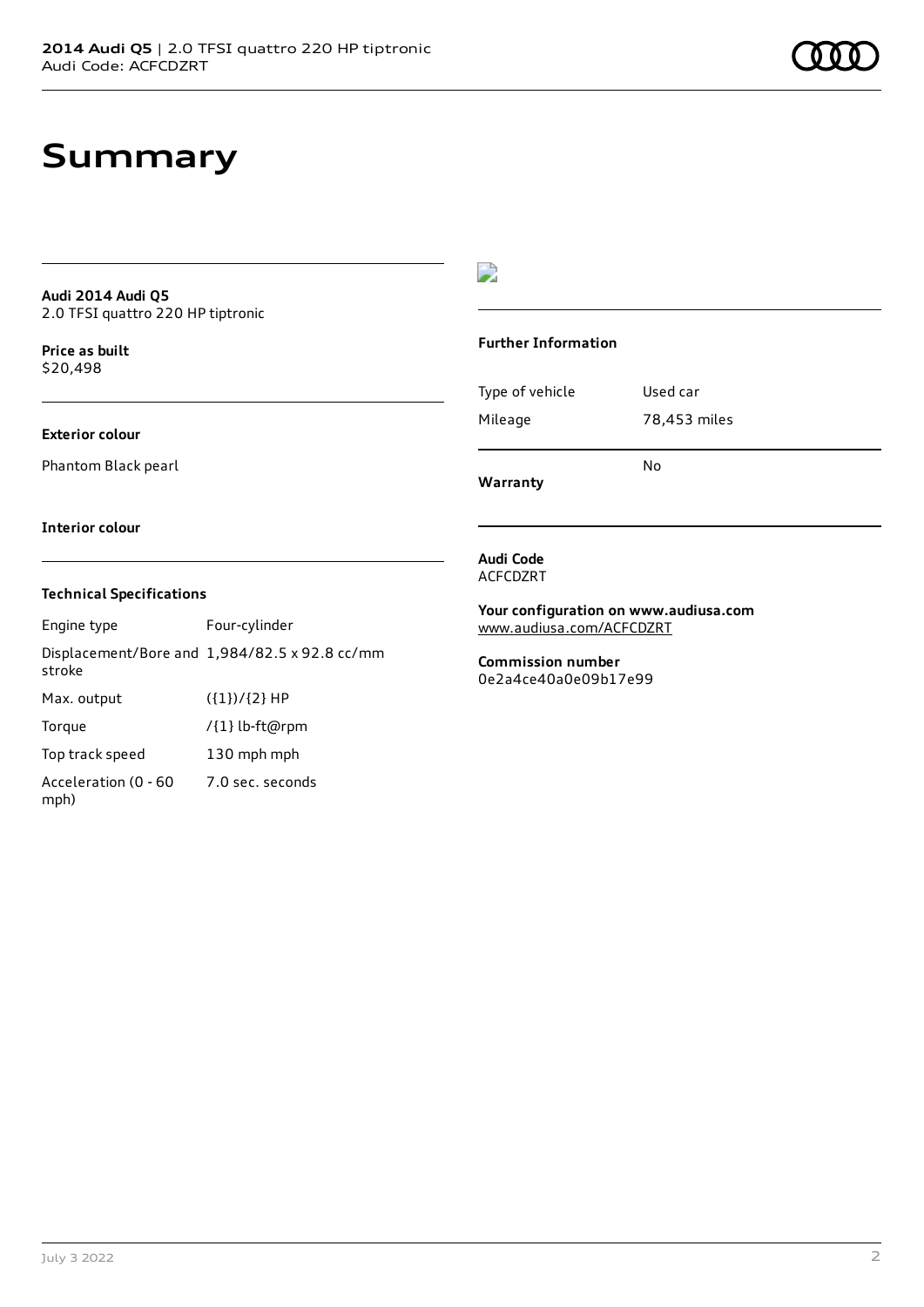# **Equipment**

Phantom Black pearl

Panoramic sunroof

Heated front seats

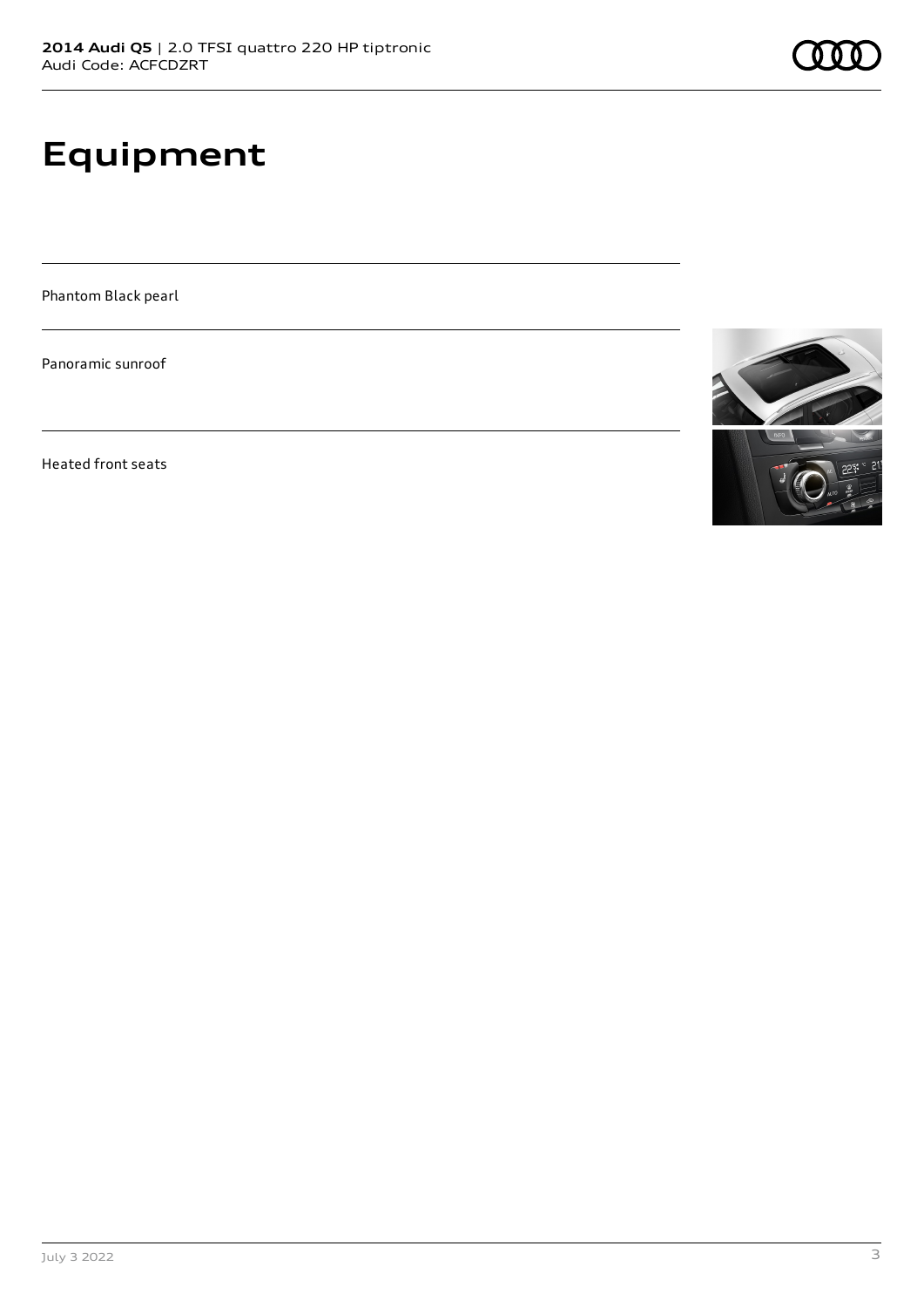## **Standard features**

## **Safety and Security**

| 4UB             | Driver and front passenger dual-stage<br>airbags, thorax side airbags and Sideguard®<br>head curtain airbags |
|-----------------|--------------------------------------------------------------------------------------------------------------|
| 1 AT            | Anti-lock Brake System (ABS) with Electronic<br>Brake-pressure Distribution (EBD) and brake<br>assist        |
| UH <sub>1</sub> | Electromechanical parking brake                                                                              |
| 8T1             | Cruise control with coast, resume and<br>accelerate features                                                 |
| VC <sub>2</sub> | Garage door opener (HomeLink®)                                                                               |
| QZ7             | Tilt and telescopic manually adjustable<br>steering column                                                   |
| 7K <sub>6</sub> | Tire-pressure monitoring system                                                                              |
| 4X3             | Front side airbags, with head airbag                                                                         |
| 8N6             | Rain sensor for automatic windshield wipers                                                                  |
| 412             | Power central locking system with safety<br>unlock feature if airbags deploy                                 |
| 3B7             | Lower Anchorage and Tethers for Children<br>(LATCH) in rear seats                                            |
|                 |                                                                                                              |

## **Exterior**

| 1D8   | Provision for towing bracket                                                       |
|-------|------------------------------------------------------------------------------------|
| 6XD   | Power-adjustable, heated exterior side<br>mirrors                                  |
| 1S1   | Car jack                                                                           |
| 1 B A | Five-link front suspension with upper and<br>lower control arms and stabilizer bar |
| 3S1   | Aluminum roof rails                                                                |
| 511   | Rear spoiler                                                                       |
| 8B)   | Halogen headlight for driving on the right US<br>design                            |
| HX2   | All-season tires 235/60 R18                                                        |

## **Exterior**

| 8SL             | LED taillight technology                                    |
|-----------------|-------------------------------------------------------------|
| 4KF             | Privacy glass                                               |
| 47 <sub>B</sub> | Stainless steel trunk edge trim and doorsills               |
| CB <sub>5</sub> | 18" 5-spoke V design wheels with 235/60<br>all-season tires |

## **Interior**

| QE1             | Storage nets in backs of front seats                                                 |
|-----------------|--------------------------------------------------------------------------------------|
| 7M0             | Plastic scuff plates in door apertures                                               |
| 6N)             | Standard molded headlining                                                           |
| <b>9AO</b>      | Three-zone automatic climate control                                                 |
| 4L2             | Without auto-dimming interior mirror                                                 |
| QQ1             | Additional interior and exterior lighting                                            |
| 2Z <sub>0</sub> | Four-spoke multifunction steering wheel                                              |
| 6E3             | Front center armrest with adjustable length<br>and height                            |
| 7F <sub>9</sub> | Leather gearshift knob                                                               |
| 4F <sub>2</sub> | Tailgate/trunk lid release from inside<br>(electrically)                             |
| 5XF             | Dual front sun visors with lighted vanity<br>mirrors                                 |
| 5KA             | Sliding 40/20/40 split folding rear seat with<br>pass-through and adjustable recline |
| 7HA             | Without leather                                                                      |
| N1F             | leather seating surfaces                                                             |
| 5MG             | Dark Brown Walnut Wood inlay                                                         |
|                 |                                                                                      |

## **Infotainment and Driver Assistance**

| UF7 | Audi music interface with iPod® integration |  |
|-----|---------------------------------------------|--|
|-----|---------------------------------------------|--|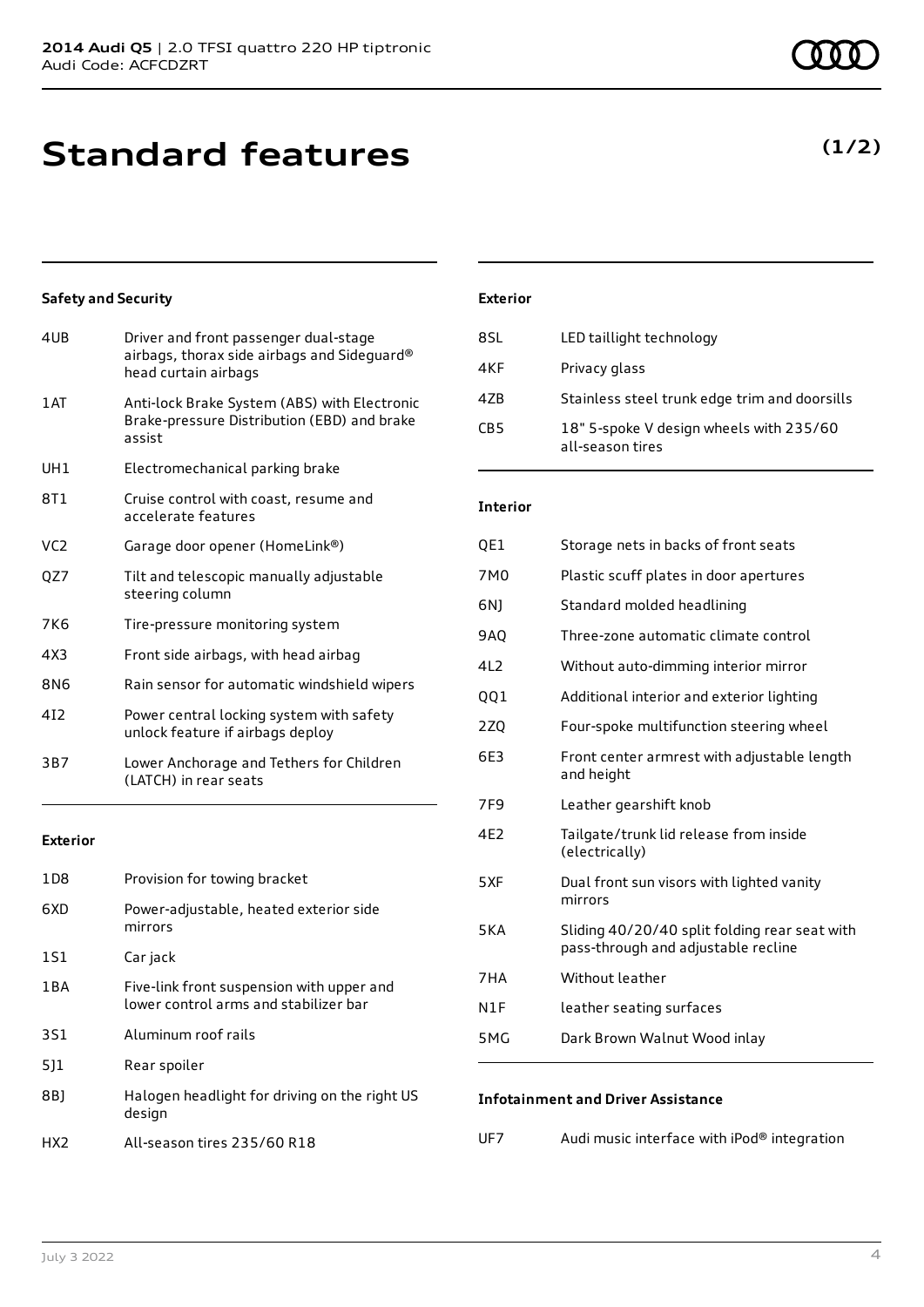**(2/2)**

## **Standard features**

## **Infotainment and Driver Assistance**

- 9VD Audi concert radio with ten speakers and single CD player with MP3 playback capability
- 9Q7 Driver information system
- 8UQ Audi music interface with iPod® integration
- 9ZX Bluetooth<sup>®</sup> wireless technology preparation for mobile phone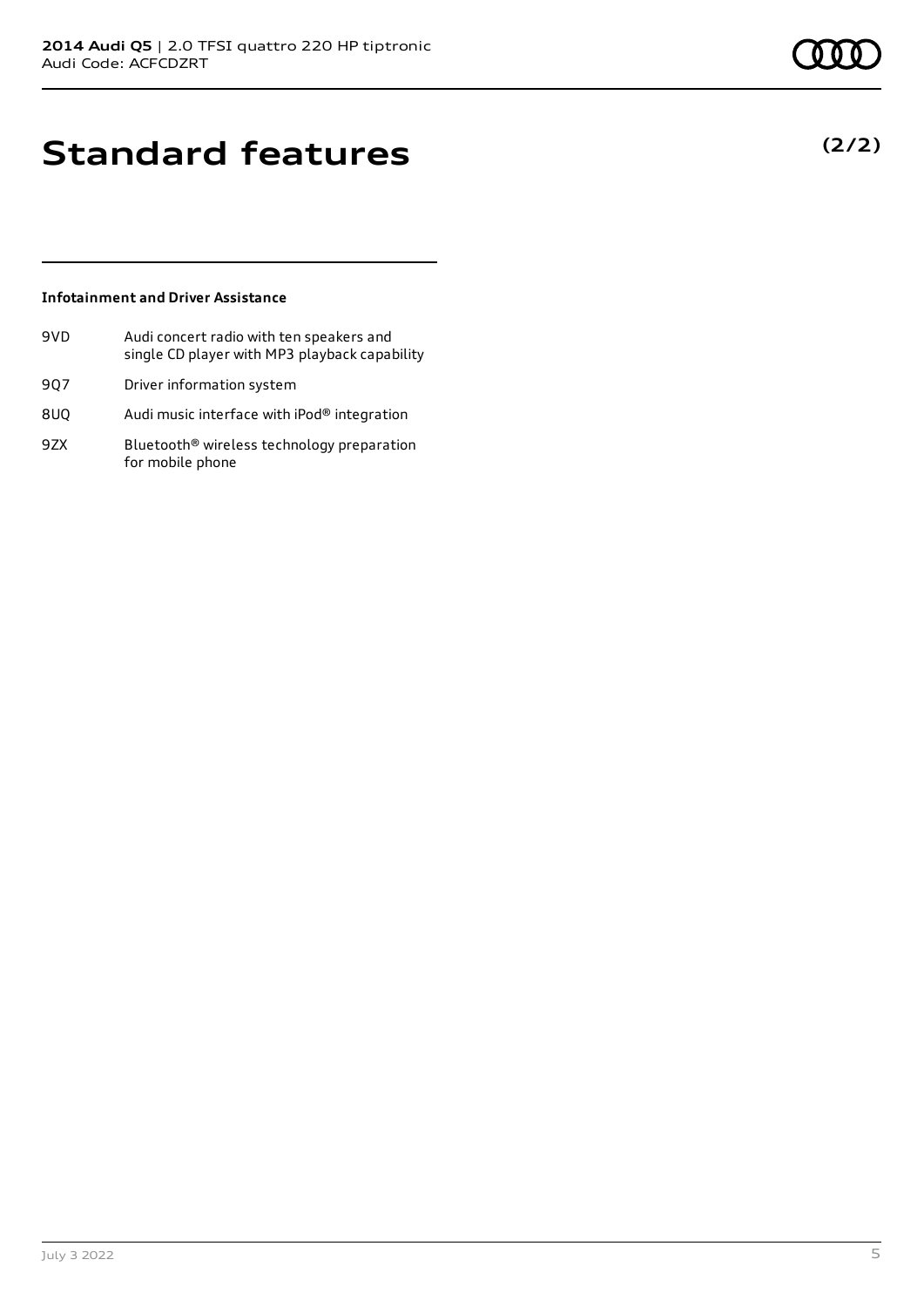# **Dealer remarks**

## 2014 Audi Q5 2.0T Premium quattro

KS Test Drive Deliveryâ€" All Walser Auto Campus dealerships located in Wichita KS offer a FREE new or used vehicle test drive delivery option for customers located in the greater Wichita metropolitan area and beyond. Test drive delivery based on schedule availability and distance. Some exclusions apply. Message dealer for details. KS Purchase Delivery â€" All Walser Auto Campus dealerships located in Wichita KS offer a FREE new or used vehicle home delivery option for customers located up to 120 miles of the selling dealership. Nationwide home delivery is available, please contact dealer for a personalized quote. Delivery availability may vary, some exclusions apply. Message dealer for details.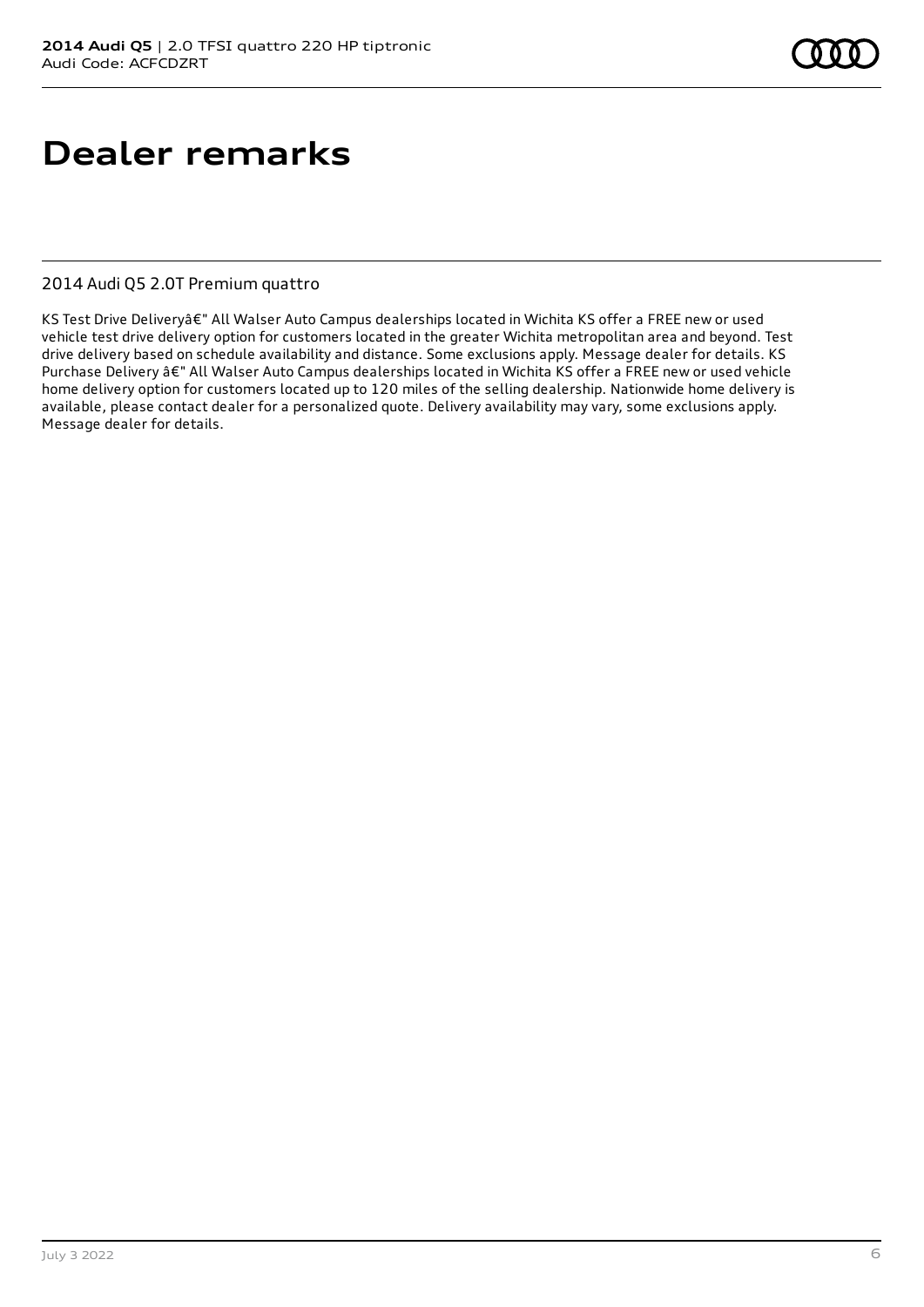## **Technical Specifications**

## **Engineering | Performance**

| Engine type                                     | Four-cylinder                                              |
|-------------------------------------------------|------------------------------------------------------------|
| Max. output                                     | $({1})/{2}$ HP                                             |
| Horsepower                                      | 220 @ 4,450-6,000 @ rpm                                    |
| Towing capacity                                 | 4,400 (maximum towing capacity)<br>/440 (tongue weight) lb |
| Torque                                          | /{1} lb-ft@rpm                                             |
| Valvetrain                                      | 16-valve DOHC with valvelift<br>system                     |
| Acceleration (0 - 60 - 7.0 sec. seconds<br>mph) |                                                            |
| Engine block                                    | Cast iron                                                  |
| Induction/fuel injection Turbocharged/TFSI®     |                                                            |
| Cylinder head                                   | Aluminum alloy                                             |
| stroke                                          | Displacement/Bore and 1,984/82.5 x 92.8 cc/mm              |
| Top track speed                                 | 130 mph mph                                                |

### **Electrical system**

| Alternator | 14 Volts - 150 amp |
|------------|--------------------|
| Battery    | 12 Volts - 80 amp  |

## **Transmission | Drivetrain**

| Gear ratios: 8th         | 0.667   |
|--------------------------|---------|
| Gear ratios: 6th         | 1.000   |
| Gear ratios: Final Drive | 2.848   |
| Gear ratios: 7th         | 0.839   |
| Gear ratios: 4th         | 1.667   |
| Gear ratios: 5th         | 1.285   |
| Gear ratios: 2nd         | 3.143   |
| Gear ratios: 3rd         | 2.106   |
| Gear ratios: Reverse     | 3.317   |
| Gear ratios: 1st         | 4 7 1 4 |
|                          |         |

## **Steering**

| Steering type                              | Electromechanical power steering<br>system |
|--------------------------------------------|--------------------------------------------|
| Turning diameter, curb- 38.1 ft<br>to-curb |                                            |
| Steering ratio                             | 15.9:1                                     |
|                                            |                                            |

## **Suspension**

| Front axle | Five-link front suspension       |
|------------|----------------------------------|
| Rear axle  | Trapezoidal-link rear suspension |

### **Brakes**

| Front brakes | 12.6 (ventilated disc) in |
|--------------|---------------------------|
| Rear brakes  | 11.8 (solid disc) in      |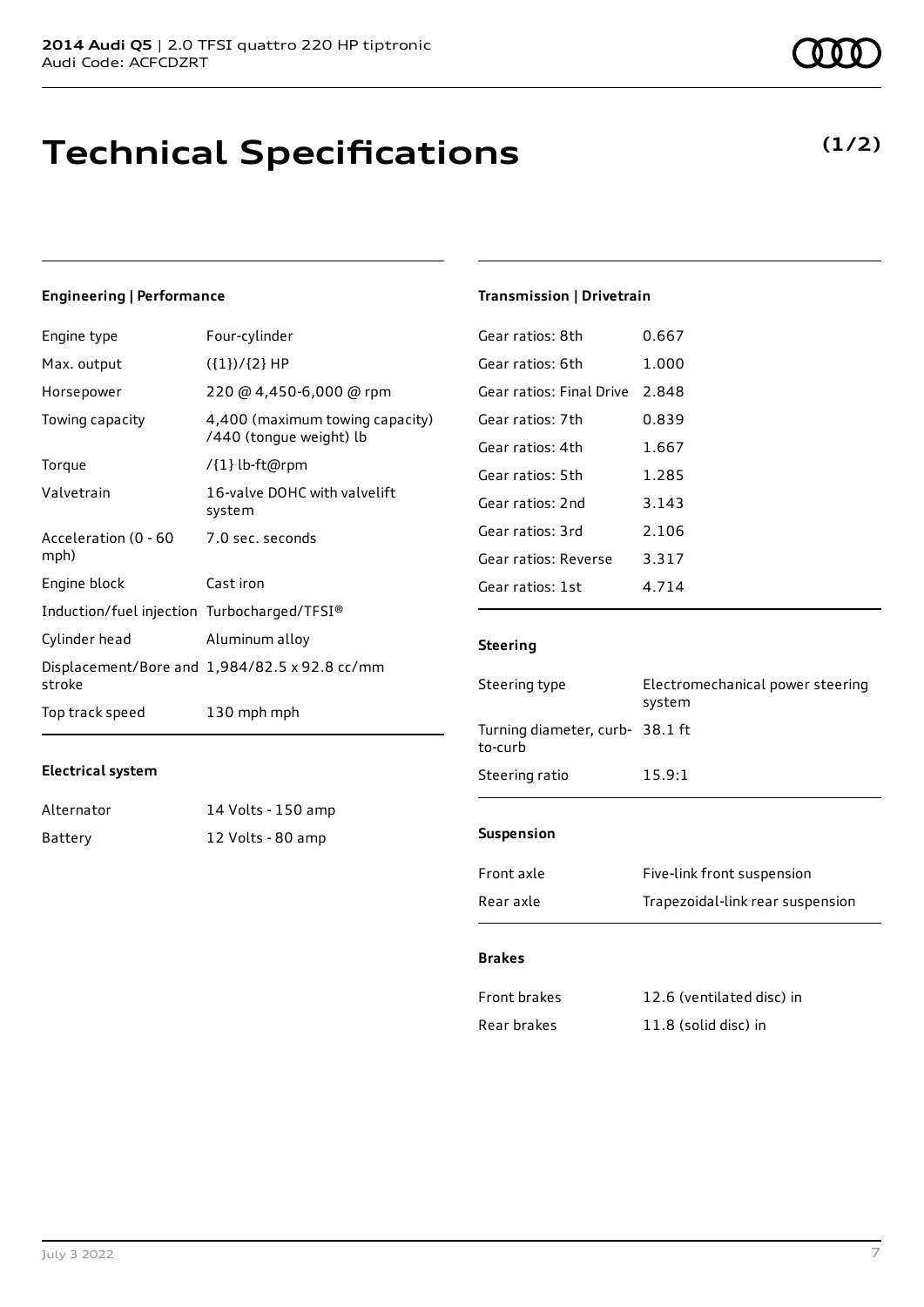## **Technical Specifications**

## **Body**

| Material | Fully galvanized steel unibody with<br>aluminum hood and tailgate and<br>multistep anti-corrosion protection |
|----------|--------------------------------------------------------------------------------------------------------------|
|          |                                                                                                              |

## **Warranty | Maintenance**

| Warranty    | 4-Year/50,000 mile Audi New<br>Vehicle Limited Warranty                                  |
|-------------|------------------------------------------------------------------------------------------|
| Maintenance | 12-Month/5,000 mile (whichever<br>occurs first) NO CHARGE first<br>scheduled maintenance |

### **Exterior Measurements**

| Height                           | 65.2 in  |
|----------------------------------|----------|
| Overall width without<br>mirrors | 74.7 in  |
| Length                           | 182.6 in |
| Wheelbase                        | 110.5 in |
| Drag coefficient                 | .33 Cw   |
| Overall width with<br>mirrors    | 82.2 in  |
| Track rear                       | 63.5 in  |
| Track front                      | 63.7 in  |
| Curb weight                      | 4.079 lb |

### **Interior measurements**

| Seating capacity                          | 5                      |
|-------------------------------------------|------------------------|
| Shoulder room, rear                       | 56.4 in                |
| Head room with front<br>sunroof           | 39.4 in                |
| Leg room, rear                            | 37.4 in                |
| Shoulder room, front                      | 57.7 in                |
| Head room with rear<br>sunroof            | 39.0 in                |
| Head room, rear                           | 37.7 in                |
| Leg room, front                           | 41.0 in                |
| Head room, front                          | 38.1 in                |
| Cargo volume, rear<br>seatbacks up/folded | 29.1/57.3 cu ft, cu ft |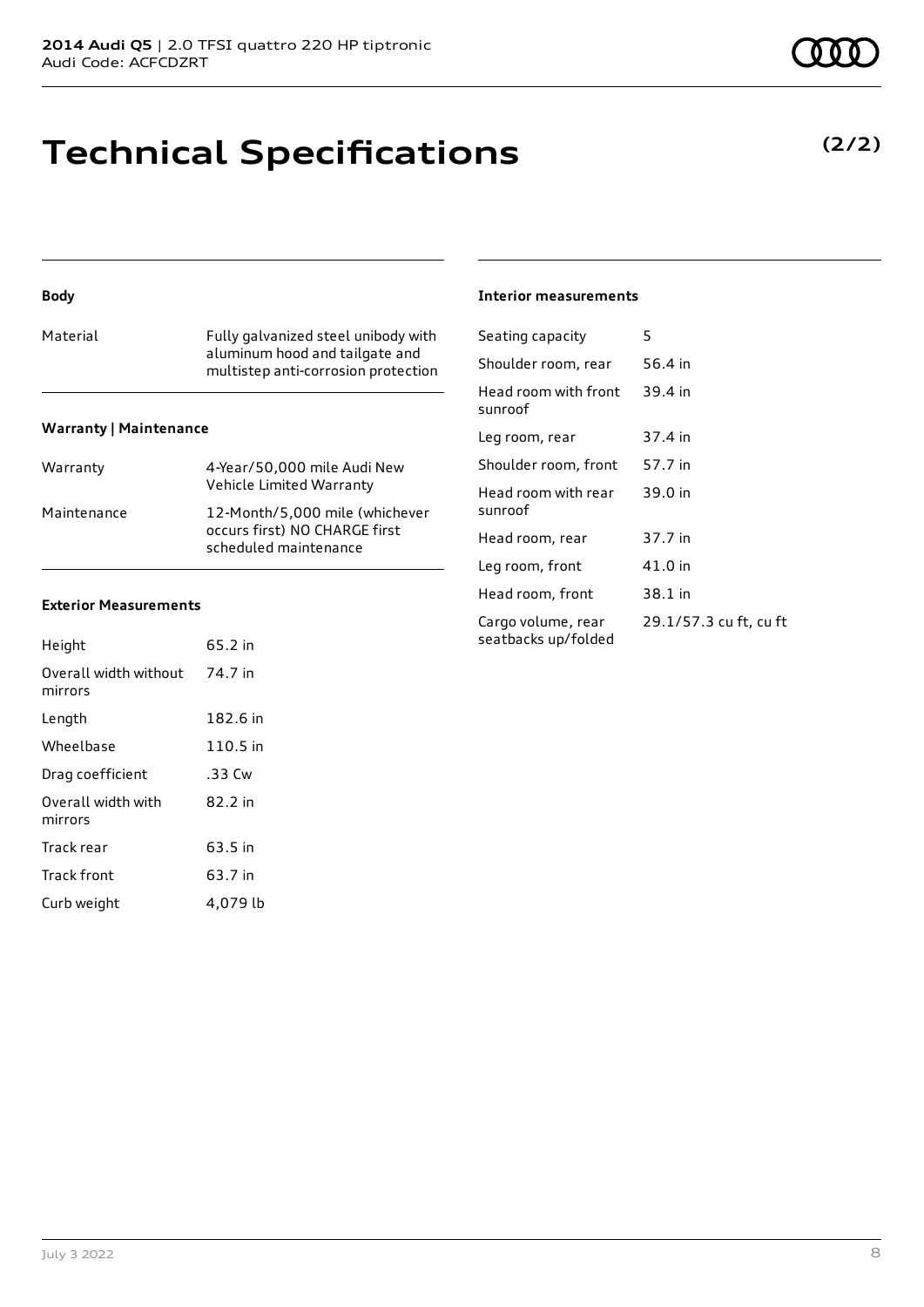## **Consumption- and emission**

## **Consumption by NEDC**

| urban       | 20 mpg   |
|-------------|----------|
| extra-urban | 28 mpg   |
| combined    | $23$ mpg |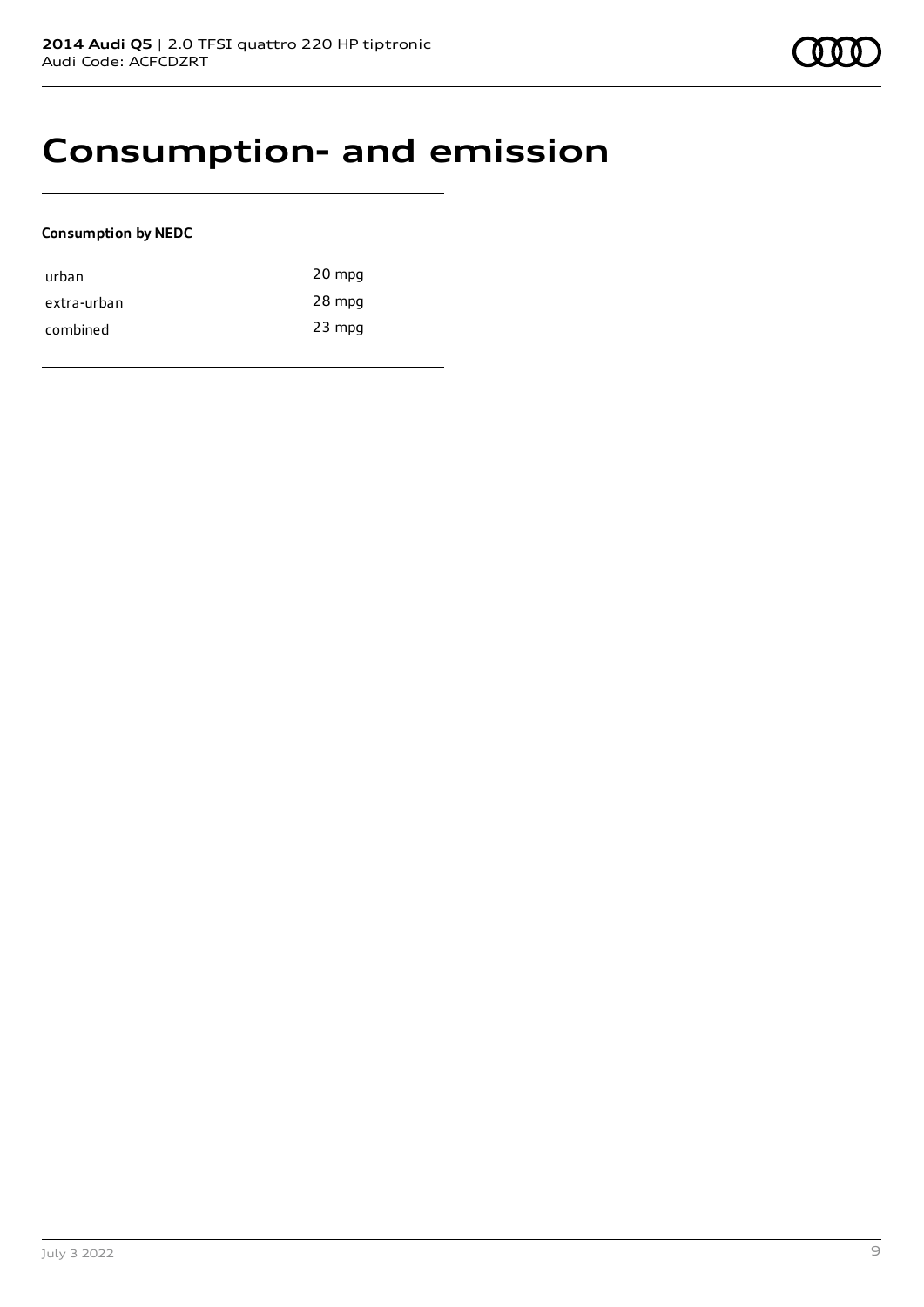

## **Contact**

Dealer **Audi Wichita**

1575 N Greenwich Rd 67206 Wichita KS

Phone: 3167198700 FAX: 3166877218

www: [https://www.audiwichita.com](https://www.audiwichita.com/)